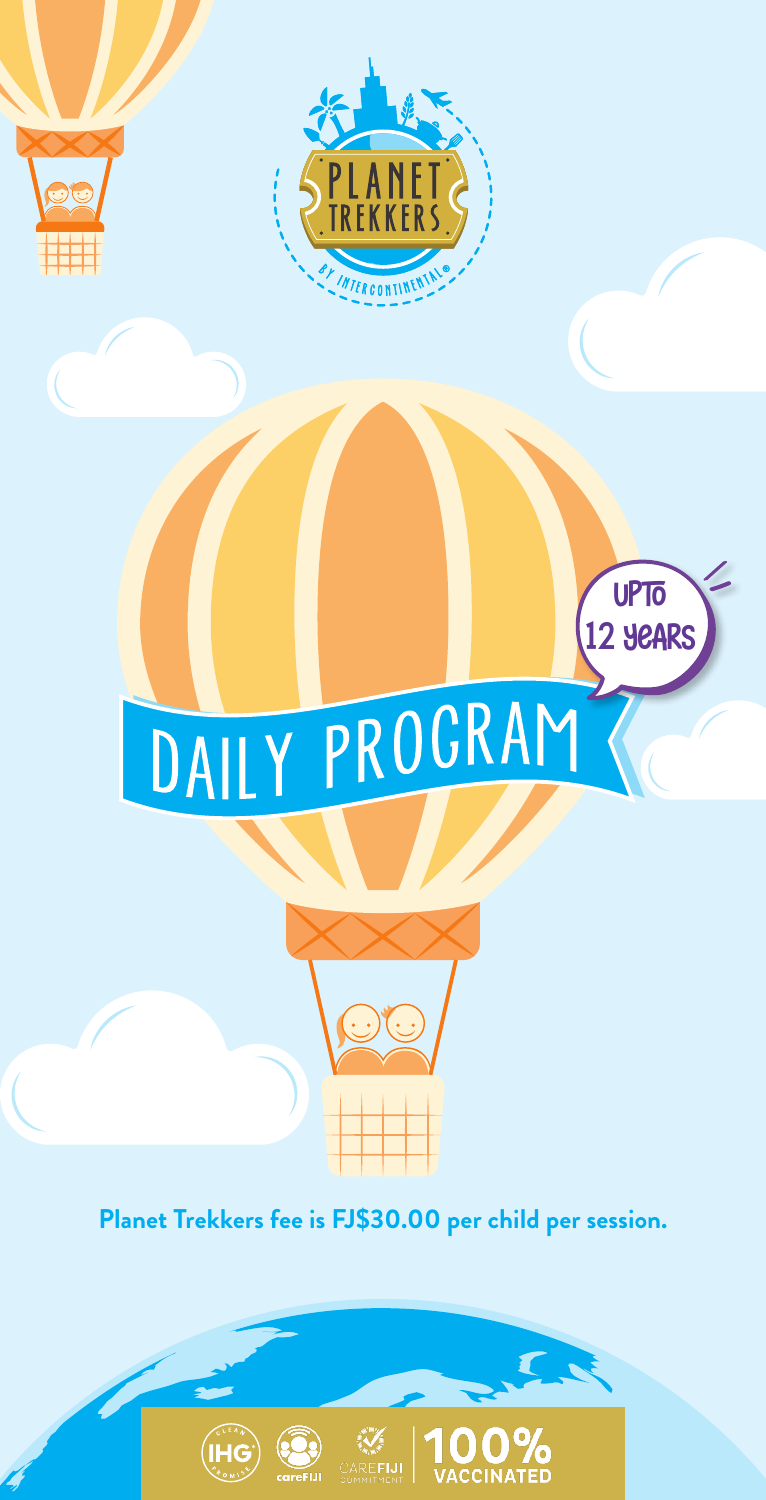1930-2030 Crab Hunt 2030-2130 Crab Race 2130-2230 Movie

0930-1000 Fijian Weaving 1000-1100 Mini Olympics 1130-1230 Scavenger Hunt **1230 End of Session**

**MONDAY** 

1400-1500 Pirate Make Up 1500-1600 Coconut Sail Boat 1600-1700 Treasure Hunt **1700 End of Session**

1830-1930 Talent Quest **2230 End of Session**



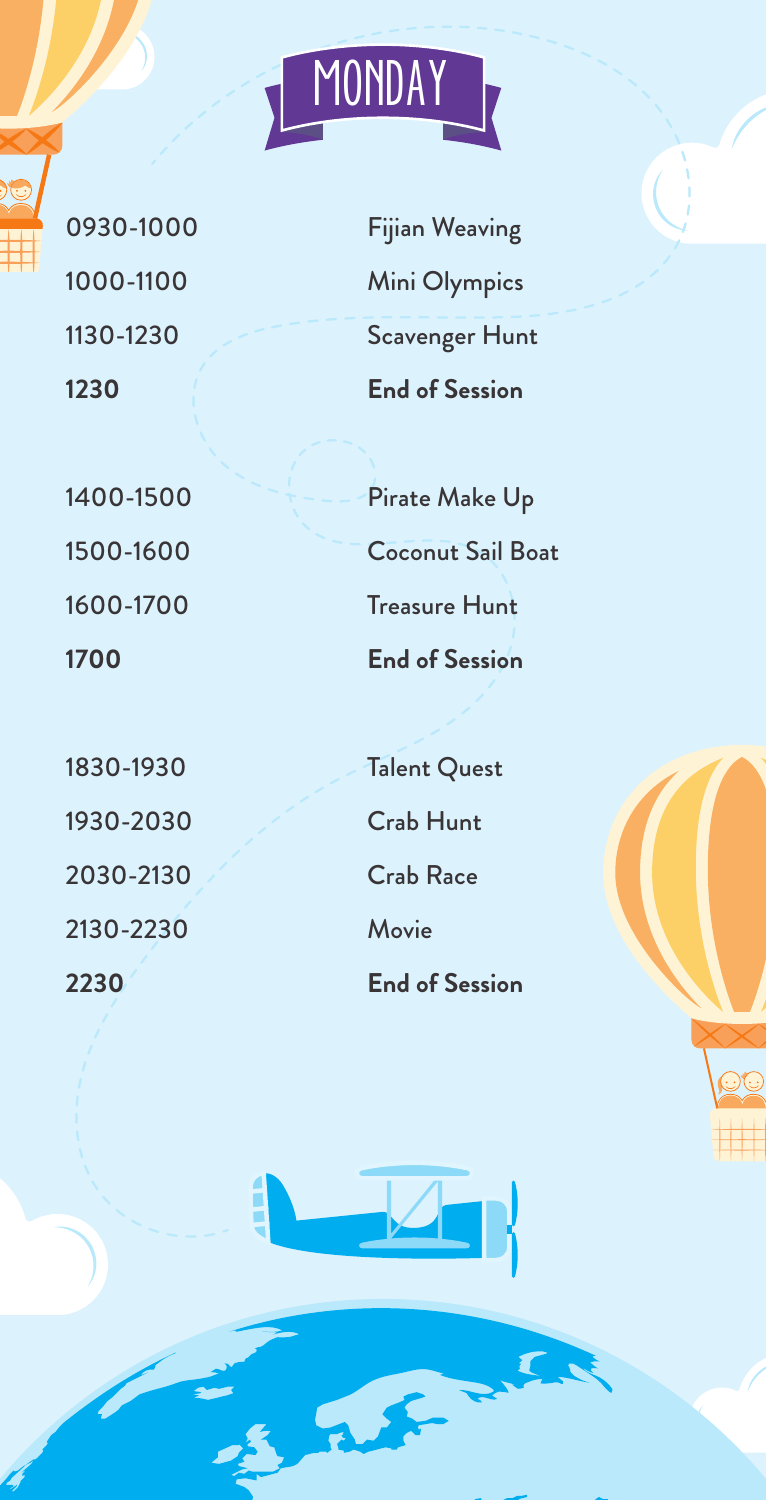

0930-1000 1000-1100 1130-1230 **1230**

1400-1500 1500-1600 1600-1700 **1700**

1830-1930 1930-2030 2030-2130 2130-2230 **2230**

Chef Hat making Chef Muffin Baking Muffin decoration **End of Session**

Kite & Windmill Two legged race Kite Flying **End of Session**

Party Hat Making PYJAMA PARTY Party Games Movie **End of Session**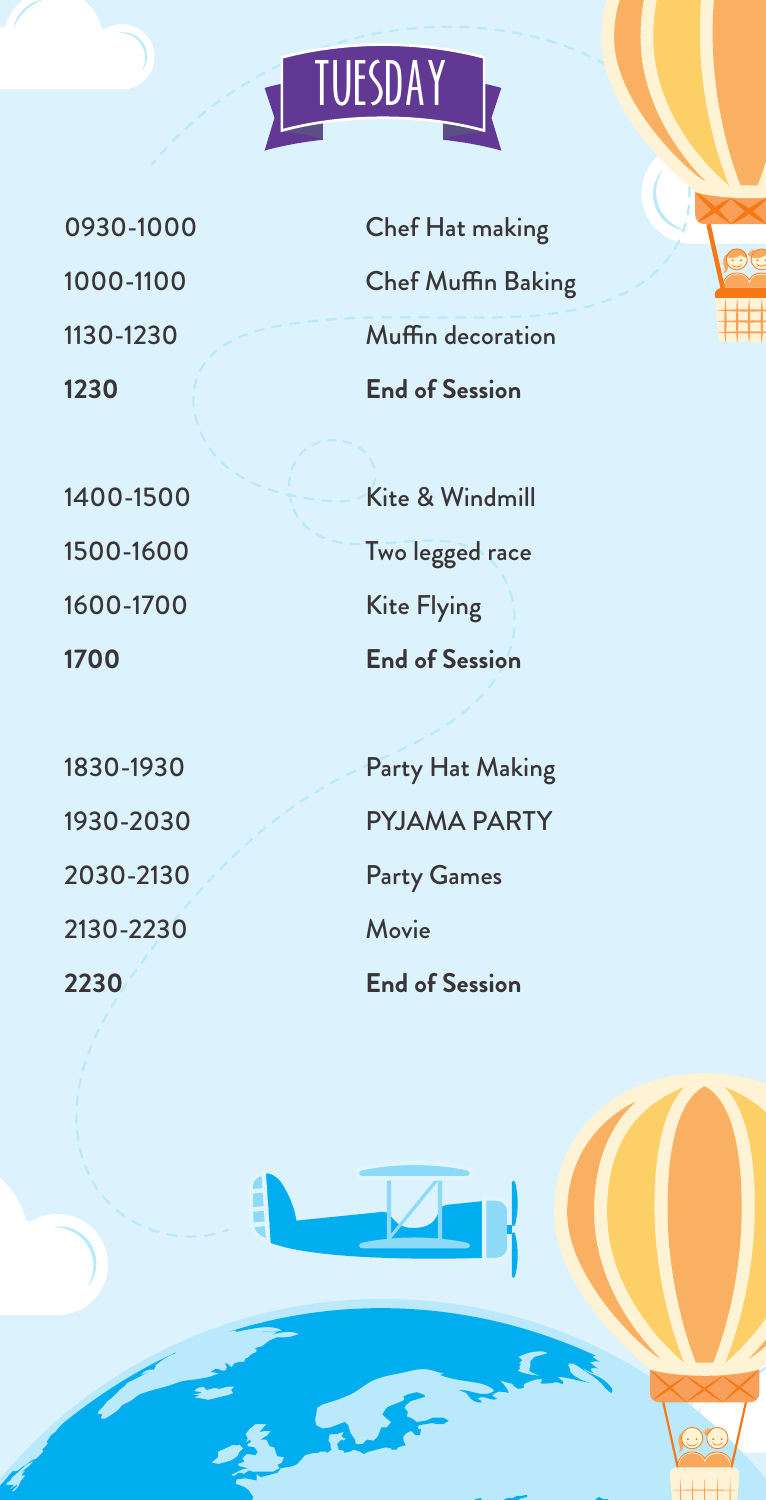

0930-1000 1000-1100 1130-1230 **1230**

1400-1500 1500-1600 1600-1700 **1700**

1830-1930 1930-2030 2030-2130

2130-2230 **2230**

Coral Painting Coconut Tunnel Coconut Bowling **End of Session**

Arm / Face Painting Bone Sneaker / Tag Game Lets Limbo **End of Session**

Musical Games Night Scavenger Hunt One Minute Challenge / Musical Corners Movie **End of Session**

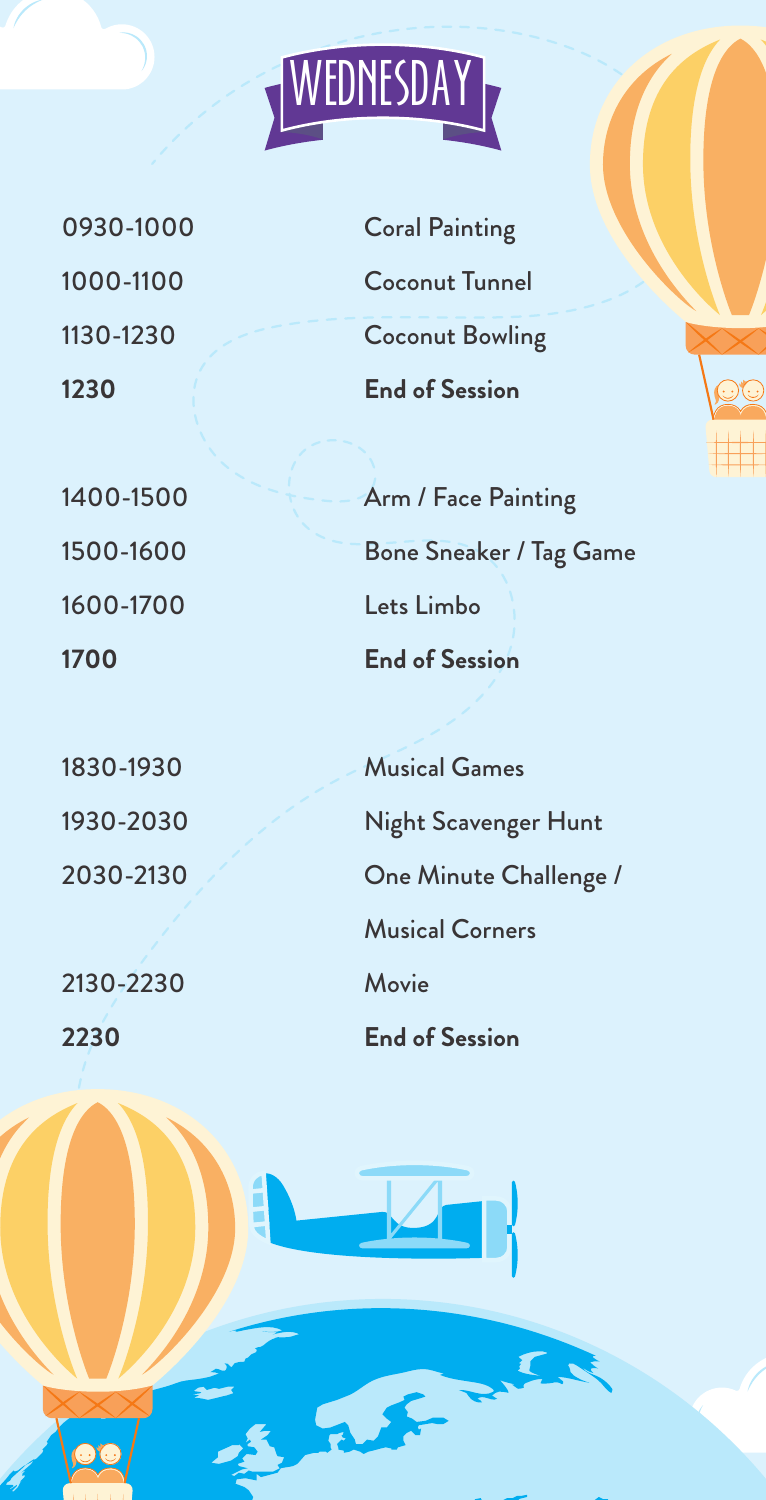0930-1000 1000-1100 1130-1230 **1230**

1400-1500 1500-1600 1600-1700 **1700**

1830-1930 1930-2030 2030-2130 2130-2230 **2230**

Fun Castle Building Sack Race Tag Game **End of Session**

THURSDAY

Meke Lesson Garland making Meke Performance **End of Session**

Majority Rule Limbo Dancing Talent Quest Movie **End of Session**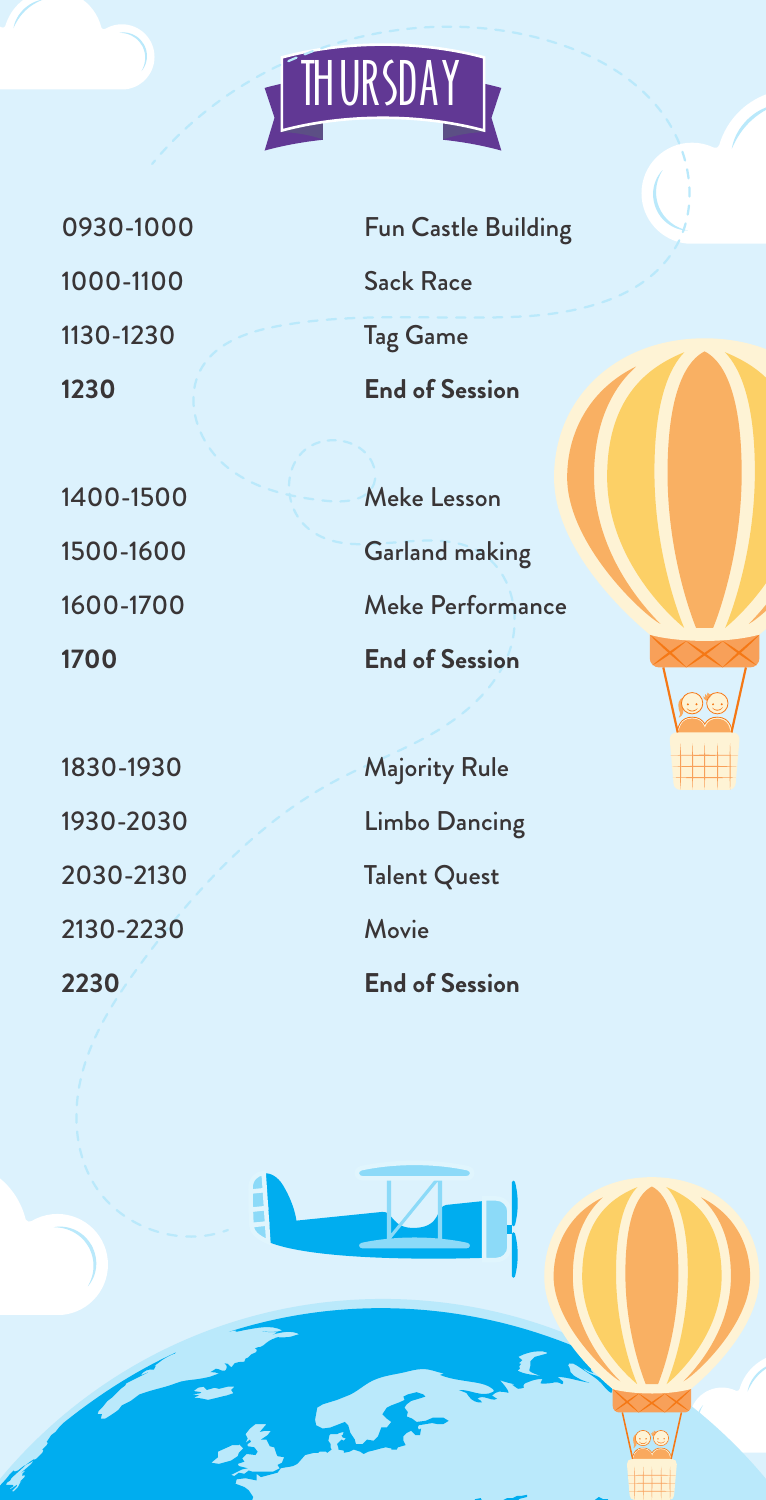0930-10.00

1000-1100 1130-1200 **1230**

1400-1500

1500-1600

1600-1700

**1700**

1830-1930 1930-2000 2000-2100 2100-2230 **2230**

Art And Craft (Flower Making) Mini Olympics Learning Fijian **End of Session**

FRIDAY

Sand castle Building Water Bucket Race Dodgeball **End of Session**

Cup Stacking Challenge Night Scavenger Hunt Quiz Time Movie **End Of Session**



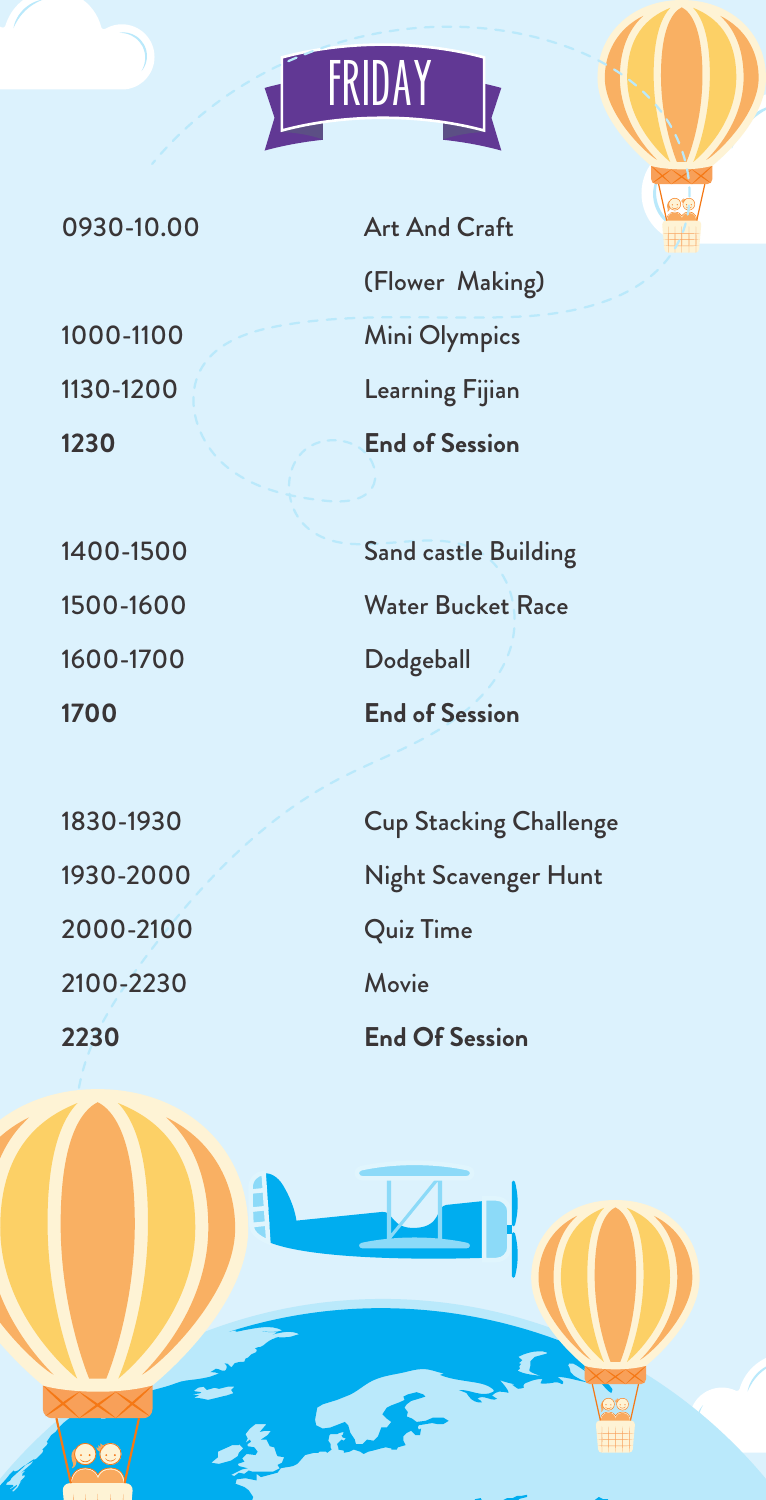0930-10.00

1000-1100 1130-1200 **1230**

1400-1500

1500-1600

1600-1700

**1700**

1830-1930 1930-2000 2000-2100 2100-2230 **2230**

OC

Art And Craft (Thank You Card Making) Seed Bowling Book Race **End of Session**

**SATURDAY** 

Learning Fijian Numbers The Tossing Game Soccer **End of Session**

Party Hat Making Kids Disco Party Games Movie **End Of Session**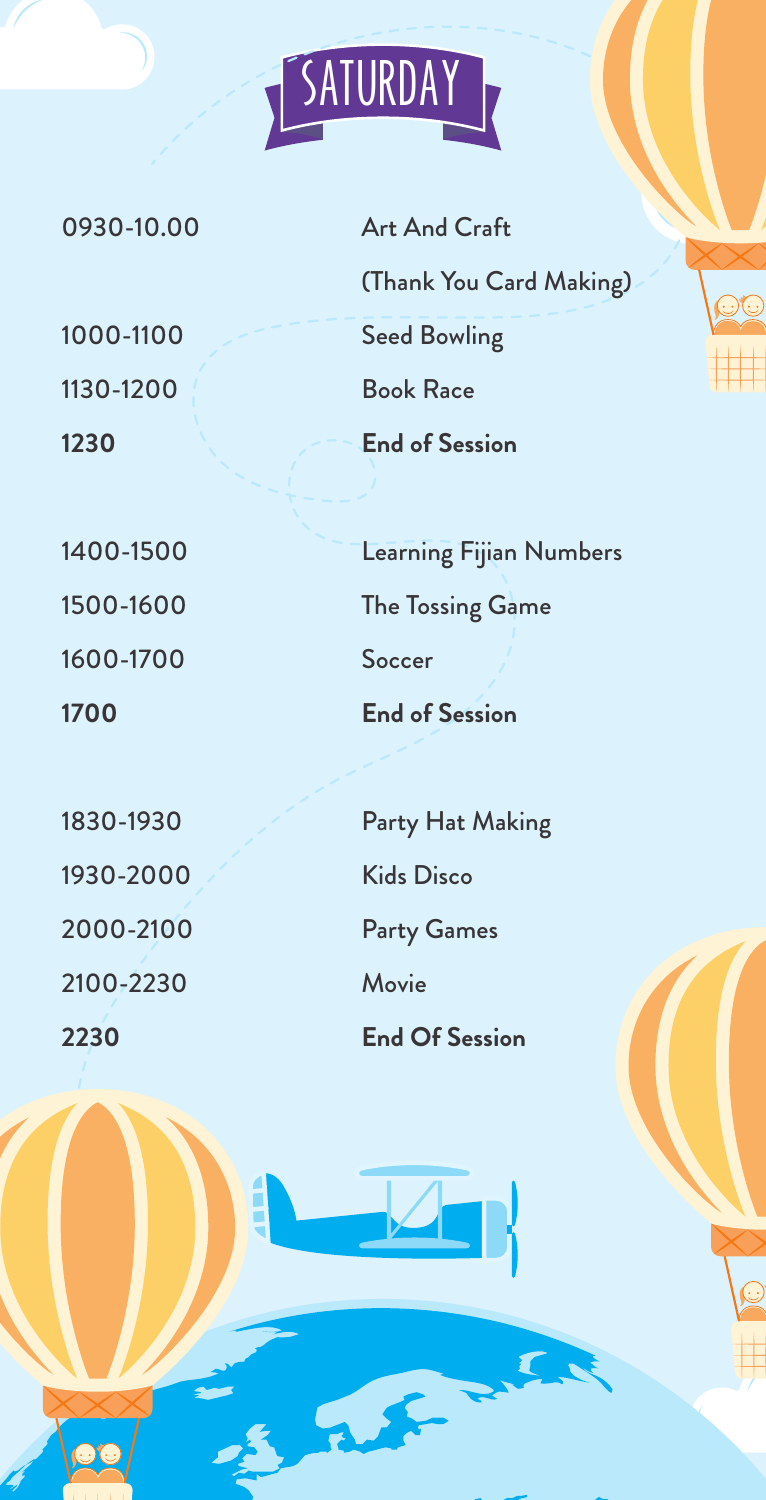

1400-1500 1500-1600 1600-1700 **1700**

1830-1930 1930-2000 2000-2100 2100-2230 **2230**

Chef Hat making Cookie Baking Cookie Decoration **End of Session**

**SUNDAY** 

Art & Craft (Heart Weaving) Scavenger Hunt Sandcastle Building **End of Session**

Name That Tune One Minute Challenge Dance Off Challenge Movie **End Of Session**